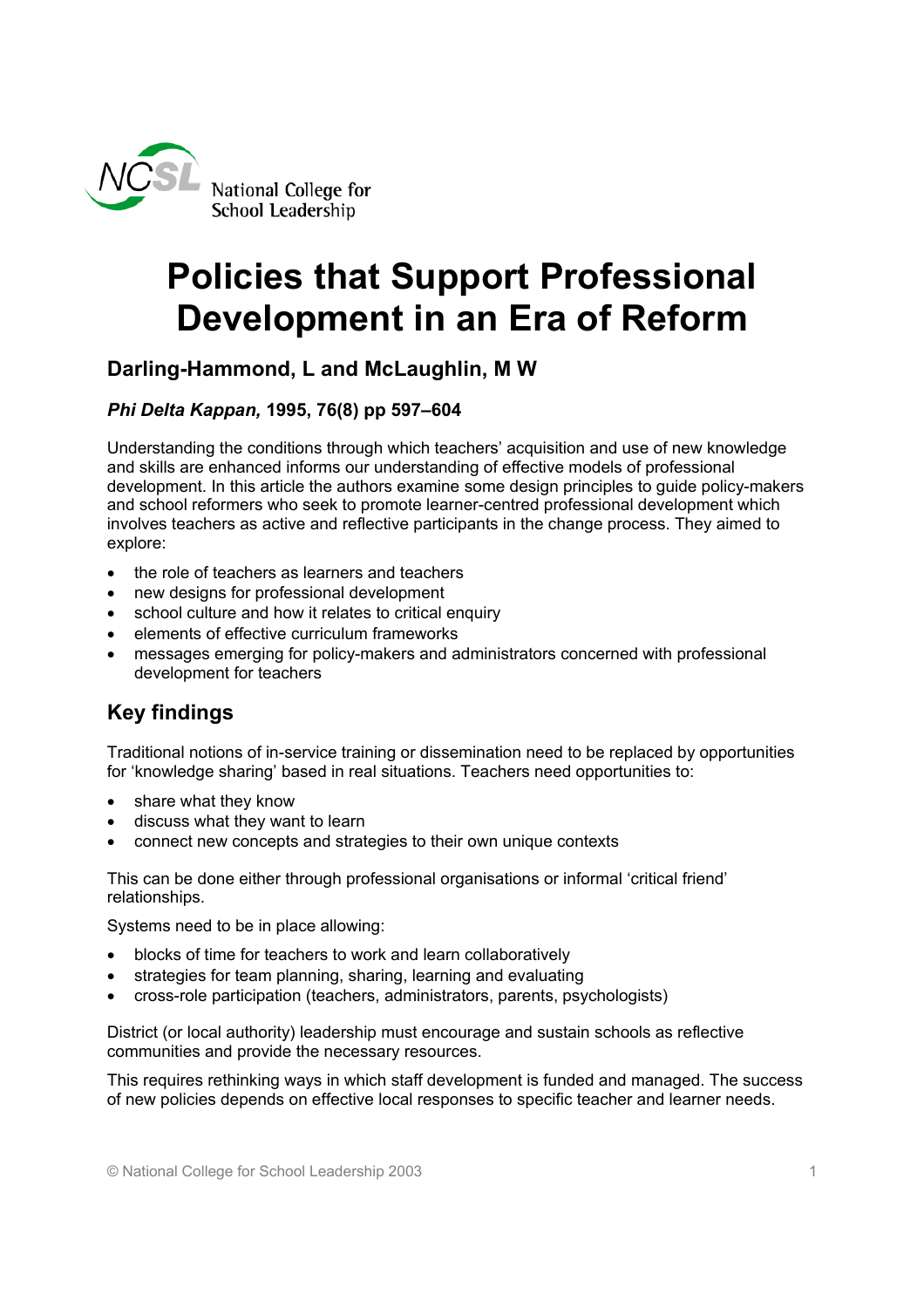#### **Involving teachers as both learners and teachers**

The authors argue that in today's climate of reform, teachers need to rethink their own practice and teach in ways they have never contemplated before. Success, according to this study, depends on how teachers are able to learn the new skills and un-learn previous beliefs and practices. Teachers must be in a position to see the new methods from the pupils' perspectives and therefore pre-packaged training is not always effective.

Professional development today is not solely concerned with supporting teaching and knowledge. Support is also needed for teachers to reflect on their current practice and adapt new knowledge and beliefs to their own teaching contexts. The authors suggest that effective professional development must:

- engage teachers in practical tasks and provide opportunities to observe, assess and reflect on the new practices
- be participant driven and grounded in enquiry, reflection and experimentation
- be collaborative and involve the sharing of knowledge
- directly connect to the work of teachers and their students
- be sustained, on-going and intensive
- provide support through modelling, coaching and the collective solving of problems
- be connected to other aspects of school change

### **Exploring new designs for professional development**

The study suggests that teachers need to integrate theory with classroom practice. They need time and opportunities for exploring knowledge about the nature of (new) learning and how it might be implemented in different domains. There should also be:

- opportunities for teacher enquiry and collaboration
- strategies to reflect teachers' questions and concerns
- access to successful models of (new) practice

Professional Development Schools (PDS) aim to bring together these learning strands. Since the late 1980s PDS have set out to design programmes in the USA which involve:

- novices working alongside experts
- professional development for experts in the form of new roles as mentors, HE liaison or leaders
- teachers, researchers, and educators working collaboratively in practical sessions
- teachers with dual roles as colleagues and learners
- a learner-centred foundation

Sustaining these attitudes, roles and practices in classrooms requires both internal and external support. The authors argue that PDS schools could be future training grounds for 'internship' but would need funding.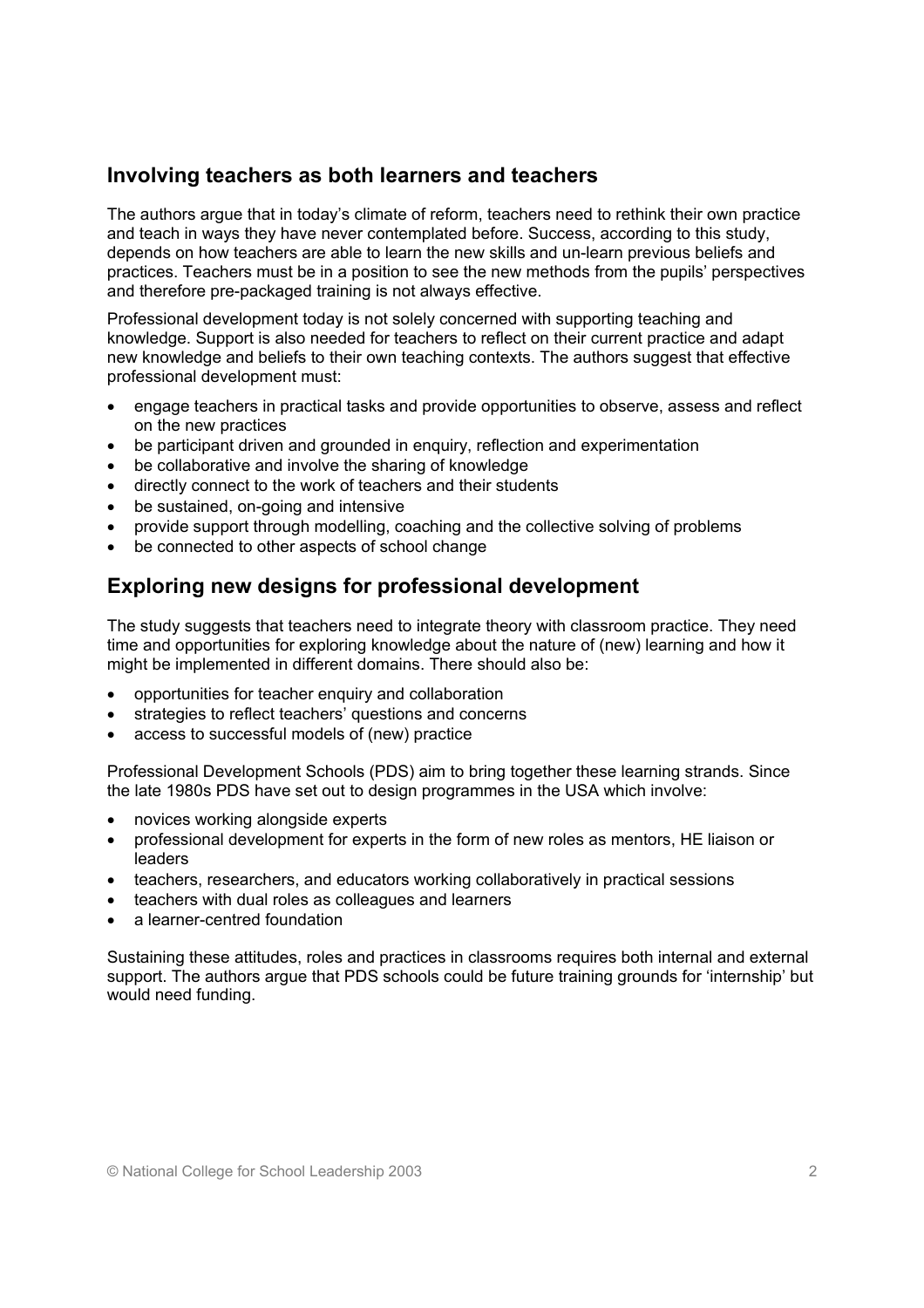#### **How can new knowledge relating to pupil achievement be accessed and debated?**

The authors suggest the following forums as fruitful breeding grounds for new knowledge:

- school/university partnerships which can create new and powerful knowledge. In particular they can produce more practical, contextual grounded theory and more theoretically grounded broadly informed practice
- teacher to teacher and school to school 'critical friend' systems: collaborative work on real issues and the opportunity to work with colleagues from other schools and open up to new ideas
- youth organisations, for insight into home-school culture and students' own interests
- district and national organisations, to provide a formal platform for examining practice

### **Strategies for encouraging professional development within schools**

School culture must be conducive to critical enquiry, and provide opportunities for professional dialogue. According to the authors such opportunities do exist already, but may not be used effectively. For example department meetings may be viewed as 'an administrative bore'. Professional development of teachers should be integral to school policy. Giving teachers a new role, for example teacher-researcher, can stimulate professional growth.

Peer reviews can foster critical examination of practice, as can peer coaching. Teacher-driven assessments of learning and teaching have been found to be effective in generating discussions about new practices. These systems of self or peer reflection, examining the effectiveness of teaching and student learning, enable teachers to change their view of effective models of practice, creating a process of transformational learning for teachers.

Systems need to be in place allowing:

- blocks of time for teachers to work and learn collaboratively
- strategies for team planning, sharing, learning and evaluating
- cross-role participation (teachers, administrators, parents, psychologists)

Externally, local authority leadership can encourage and sustain schools as reflective communities.

### **Reforming curriculum policy**

There are two cornerstones of the USA reform agenda:

- a learner centred view of teaching
- a career-long conception of teachers' learning

Those responsible for new curriculum frameworks need to address questions about:

- developing an active role for teachers in the new curriculum design
- the need to assess students' understanding of theories as well as recall of facts
- the need for students to be active learners
- involving school leaders as active participants
- whether new methods are conducive to teaching for understanding
- giving teachers a rationale for adopting the new curriculum

© National College for School Leadership 2003 3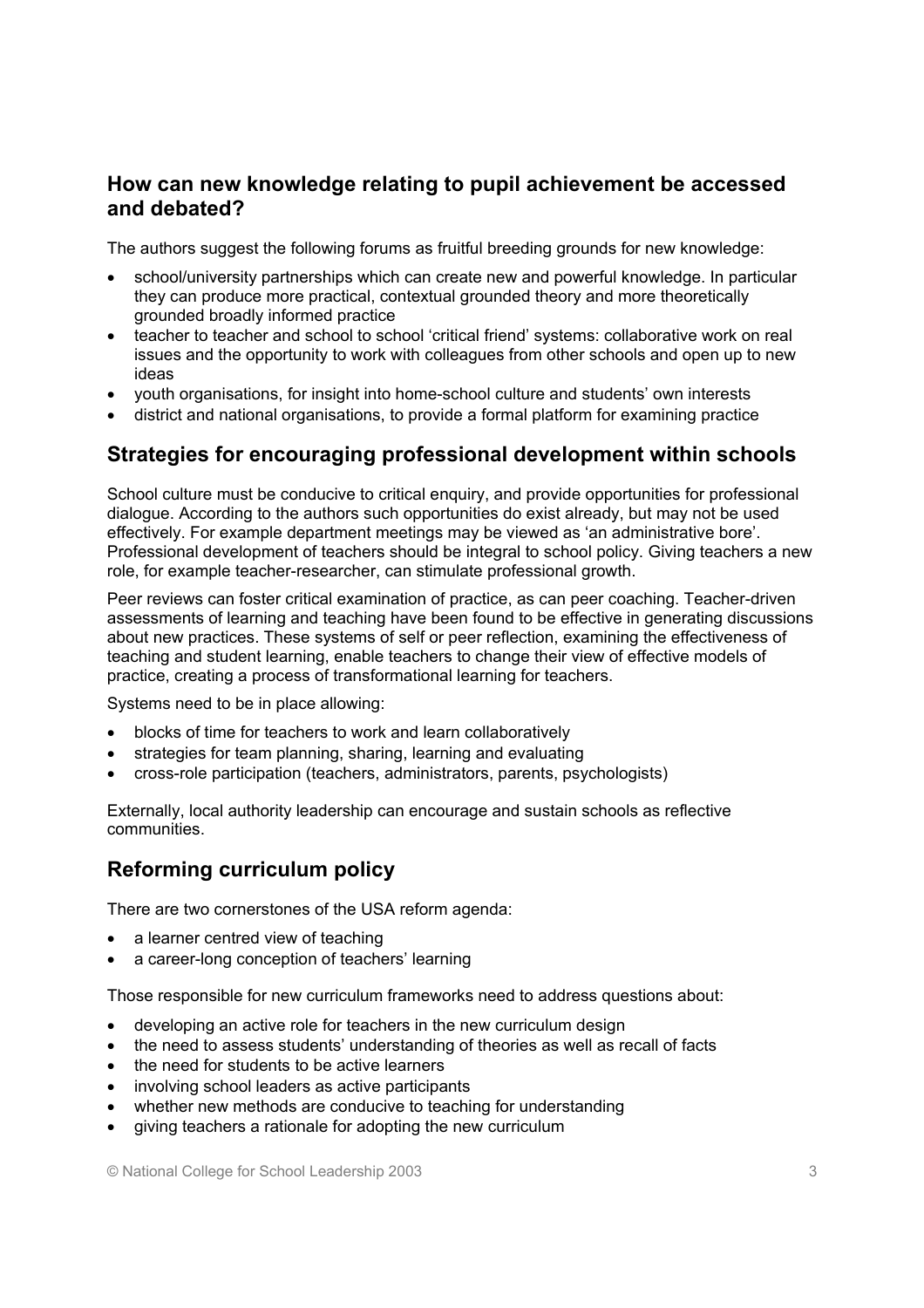## **Teacher training and evaluation**

The authors draw out a number of messages for those involved in teacher education in the US. In particular, they suggest that:

- teacher education institutions need guidance on the demands implicit in teaching for understanding
- licensing, testing and evaluation of teachers must reflect new understanding about student learning and effective teaching
- ongoing evaluation of practice must value honest reflection of practice
- the evaluation process should not focus exclusively on measuring transmission skills
- training should emphasise the 'appropriateness' of teaching decisions
- evaluation of leadership must take account of whether administrators have been effective in establishing and supporting a culture of learning and enquiry
- administrators and leaders needed opportunities to rethink practice and learn new skills

#### **Making it happen – support from policy-makers**

The authors argue that all these objectives require time for teachers to undertake professional development. This means that policy-makers need to rethink ways in which schools are staffed, funded and managed. They suggest that:

- existing resources could be redistributed through incentives, grants or changed formulae allocations to provide time for collegial work and professional learning
- policies must move away from 'credit for seat time' staff development, towards professional development that involves teachers in networks, working collaboratively to explore practice
- tight boundaries and narrow accounting lines discourage teachers from reflecting on school wide goals or the needs of individual children. The success of new policies and initiatives will depend on local responses to specific teacher and learner needs
- proposed and existing policies can be filtered through the following criteria to examine how well they correspond to teachers' learning and change. For example, does the policy:
	- reduce the isolation of teachers
	- encourage teachers to assume the role of learner
	- provide a rich menu of opportunities
	- establish an environment of professional trust and encourage problem solving
	- provide opportunities for everyone in the school to understand the new concepts and practices
	- permit the restructuring of time , space and scale
	- focus on learner centred outcomes that address the how and why aspects of learning?